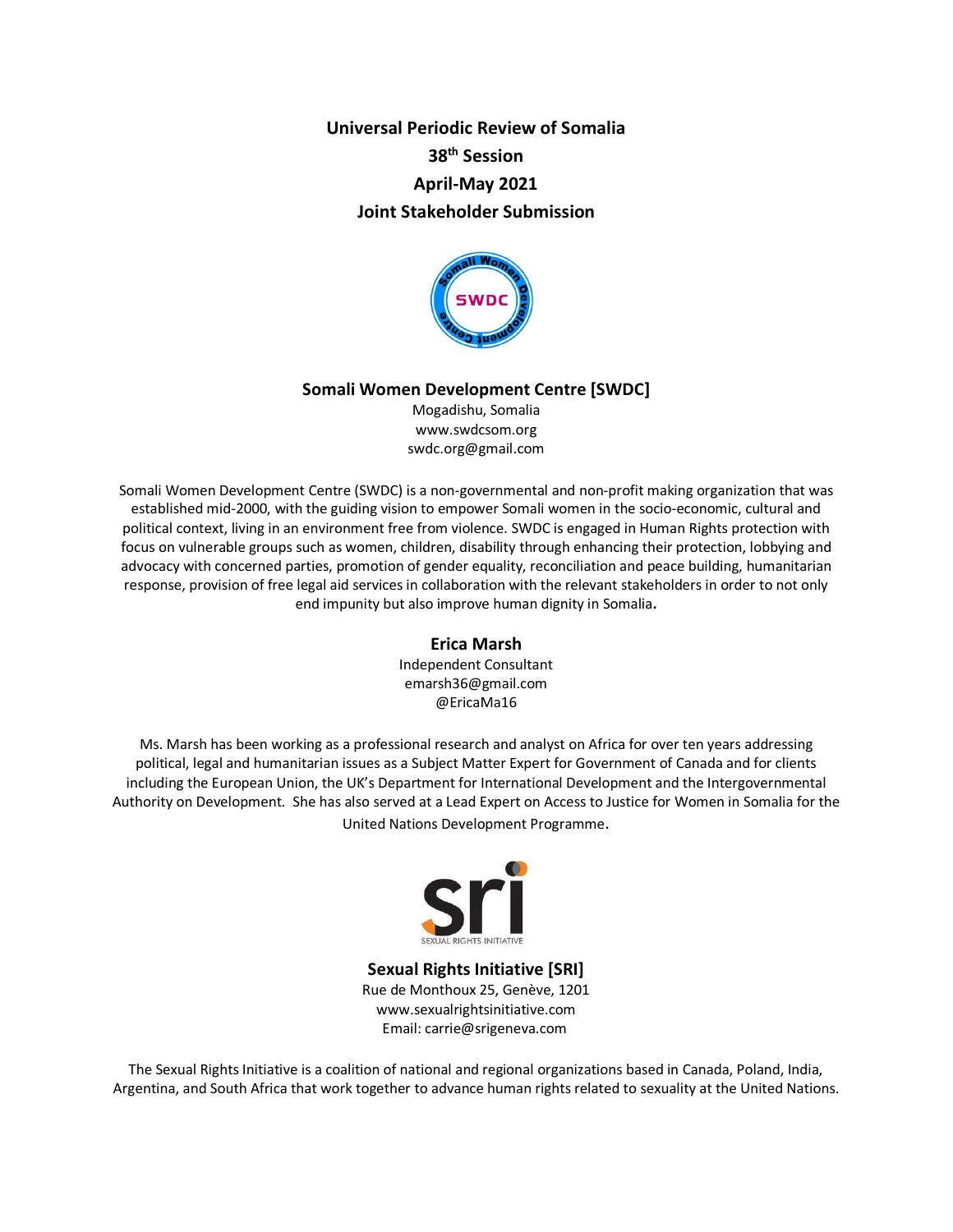**Key Words:** gender-based violence, access to justice, forced marriage, violence against women, land rights, women's rights, family law, sexual violence.

## **Executive Summary**

- 1. This joint UPR stakeholder report was prepared by the Somali Women Development Centre (SWDC), Erica Marsh, an independent expert working on access to justice issues in Somalia, and the Sexual Rights Initiative (SRI).
- 2. This report aims to highlight the concerning state of human rights in Somalia. Despite the commitments made by Somalia during its last review, few of the accepted recommendations have materialized into proper implementation. The report focuses on issues primarily faced by women, relating to gender-based violence, land rights and access to justice.
- 3. There is an urgent need to develop national systems, and to align legislation and policy with international human rights norms and standards.

### **Gender-Based Violence (GBV)**

- 4. During the last UPR cycle, Somalia accepted all of the following recommendations about eradicating violence against women:
	- Step up efforts to prevent all forms of violence against women, including sexual abuse and domestic violence by finally adopting a comprehensive National Action Plan to punish perpetrators and provide assistance and recovery for victims as well as eradicate harmful traditions such as FGM. (Korea)
	- Implement the action plan against sexual violence against women and adopt measures to further criminalize female genital mutilation. (Spain)
	- Prohibit all forms of violence against women by passing and enforcing legislation providing for prevention, the adequate punishment of perpetrators, protection and support for victims, including legal remedies and paying special attention to the protection of minority women. (Austria)
	- Work on enacting important and relevant human rights laws, particularly, Disability Act, National Commission for Human Rights Act, and Sexual Offences Act. (Iraq)
- 5. Despite the consistent push from various CSOs and activists, Somalia has failed to implement any of these recommendations. In fact, protections for women and girls have diminished,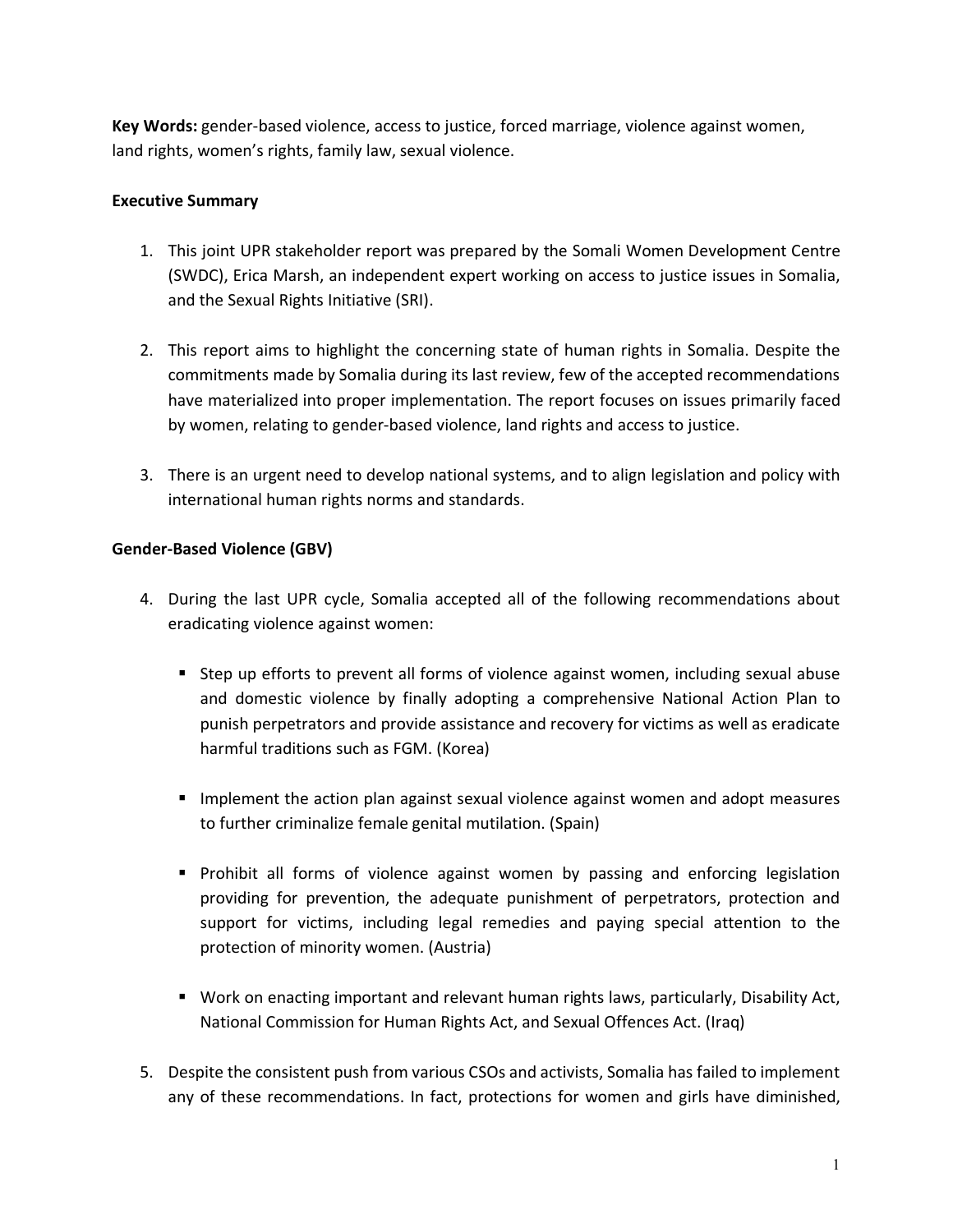resulting in higher risk of sexual violence and decreased reporting by survivors. The Independent Expert on Somalia also noted concerns over an increase in sexual and genderbased violence when releasing her 2020 report on the Situation of Human Rights in Somalia.<sup>1</sup>

- 6. Somalia remains in a state of protracted conflict between the Somali federal and regional governments and Al Shabaab. Consequently, official government presence is limited mainly to the capital Mogadishu and regional urban centers, while Al Shabaab has retained freedom of movement and influence, if not outright control, over rural areas in the central and southern parts of the country. The presence of police and formal judicial structures is, therefore, limited and where formal institutions do exist they are mainly in nascent states of development.
- 7. Gender-based violence is a violation of human rights. It infringes rights to bodily autonomy and integrity as well as the right to dignity. Any harm or suffering that is perpetrated against an individual, has a negative impact on the physical, sexual or psychological health of the person, and furthermore development and identity. The cause of the violence is founded in gender-based power inequalities and gender-based discrimination, which intersect with other systems of inequality based on race, class, religious affiliation, among others.
- 8. The threat of GBV is reinforced by the conflict, drought and poverty in Somalia. The humanitarian situation in Somalia continues to expose communities and internally displaced persons, to serious protection risks – with limited access to sexual and reproductive health, GBV prevention and response services.
- 9. Somalia's constitution recognizes the legitimacy of customary law, known as *xeer*, as well as Sharia and secular law (as long as the former is Sharia-compliant). Xeer was developed as a system of dispute resolution and agreements between and amongst the country's major clans, based on oral traditions and with an emphasis on preventing the outbreak of law-scale violence between parties involved in a particular conflict.
- 10. Xeer is recognized as playing an important part in dispute resolution, therefore reducing incidents of violent conflict. However, in this tradition, decisions are made by male elders, and women are often represented by male relatives. Any compensation from disputes involving women often goes to their male relatives. While xeer is commonly applied to incidents of GBV, the process provides very limited protections for survivors in these cases. In rape cases, for example, survivors may be married to perpetrators as a means of "resolving" the case. In instances of both sexual assault and domestic violence, compensation may be given to a survivor or her family members, which may cover medical costs for necessary

 $\frac{1}{1}$  $1$  see https://www.voanews.com/africa/un-expert-somalia-backtracking-human-rights-commitments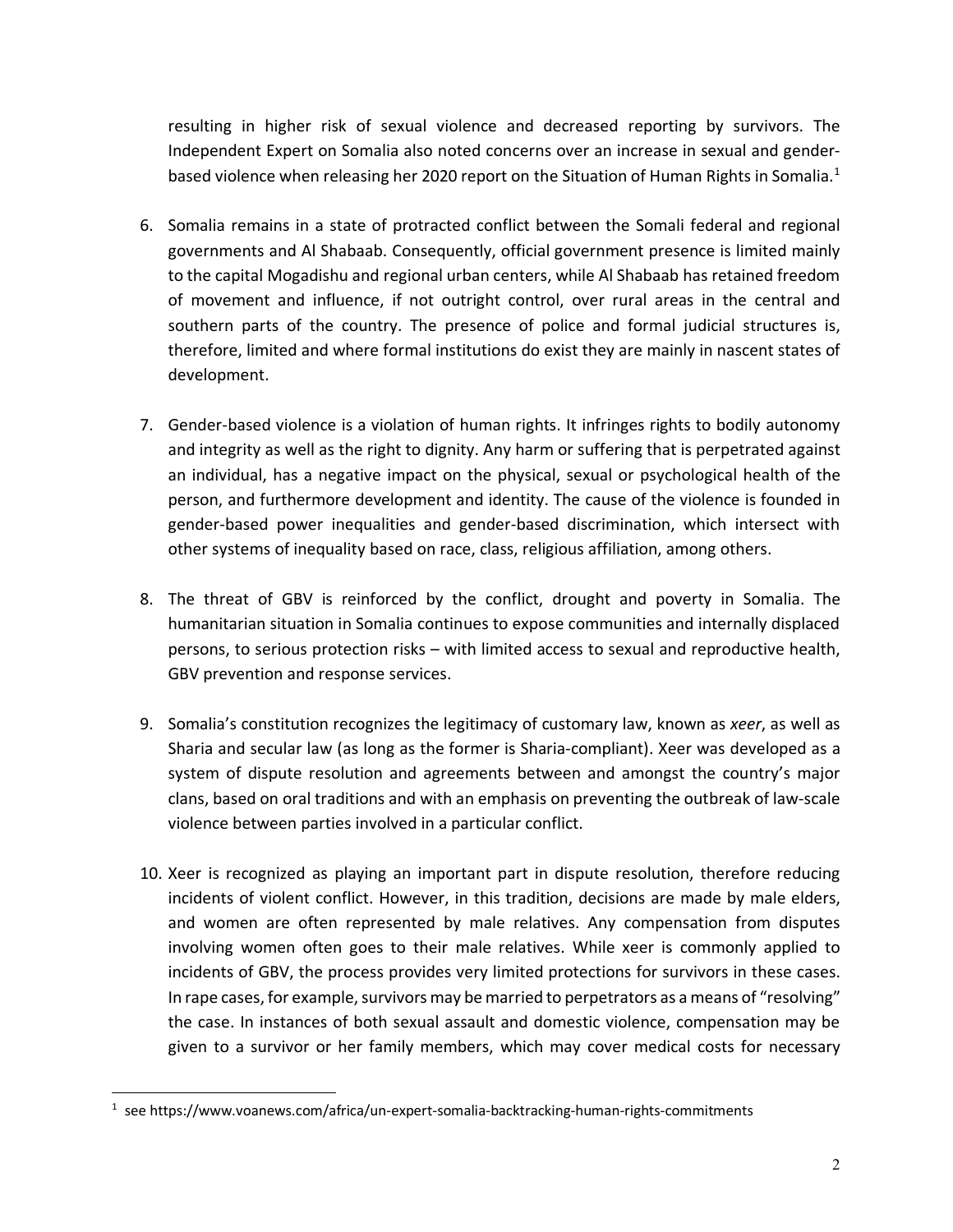treatments but this is not in itself a deterrent for future incidents of abuse.<sup>2</sup> It also fails to center or take into account survivors needs, wishes or rights when determining these 'remedies'.

- 11. Where formal justice institutions do exist, they currently do not offer a significantly better alternative for GBV survivors, in part because of the lack of updated and comprehensive legislation addressing sexual and gender-based violence. Such offences currently fall under Somalia's penal code, which came into effect in the 1960s and categorizes sexual assault as an "offence against modesty and sexual honor."
- 12. Recently, there have been incredible efforts to update the laws addressing sexual assault through the drafting of the *Sexual Offences Bill*. The Independent Expert on the situation of human rights in Somalia, from their visit in 2017, stressed the importance of adoption of the *Sexual Offences Bill* in providing an essential legal framework for the protection of rights of women in Somalia.<sup>3</sup> In fact, one of their recommendation was for the Parliament to accelerate the finalization process, adopt the *Sexual Offences Bill* and ensure its assent expeditiously.4 However, despite the tireless work of Somali CSOs, Council of Ministers and international stakeholders, this initiative has been disrupted and stalled.<sup>5</sup>
- 13. Several members of Somalia's Federal Parliament contested the implementation of the *Sexual Offences Bill* on the grounds that it was neither culturally appropriate nor Sharia compliant. In August 2020, they put forward their own draft legislation, the *Sexual Intercourse and Related Crimes Bill*, which would significantly curtail efforts to enhance protections against forms of sexual violence in Somalia. As noted by the UN High Commissioner for Human Rights, Michelle Bachelet, the *Sexual Intercourse and Related Crimes* Bill would not only provide inadequate legal protections for victims or survivors, but it would also fail to uphold Somalia's basic obligations to protect the human rights of its citizens particularly in relation to protection from sexual and gender-based violence.<sup>6</sup> This is particularly important under the current state of conflict in the country.
- 14. Failing to pass a comprehensive law addressing sexual and gender-based violence, in line with international laws and standards, demonstrates a lack of commitment to addressing SGBV in Somalia and reinforces a culture of impunity for such crimes. The alternative, the *Sexual Intercourse and Related Crime* Bill is highly problematic and addresses the rights of woman and children in a regressive way.

 <sup>2</sup> Research conducted in Somalia in 2019/2020.

<sup>&</sup>lt;sup>3</sup> see https://ap.ohchr.org/documents/dpage\_e.aspx?si=A/HRC/39/72

<sup>4</sup> see https://ap.ohchr.org/documents/dpage\_e.aspx?si=A/HRC/39/72

<sup>5</sup> see *UN Somalia: Country Results Report 2019*

 $6$  see https://news.un.org/en/story/2020/08/1070022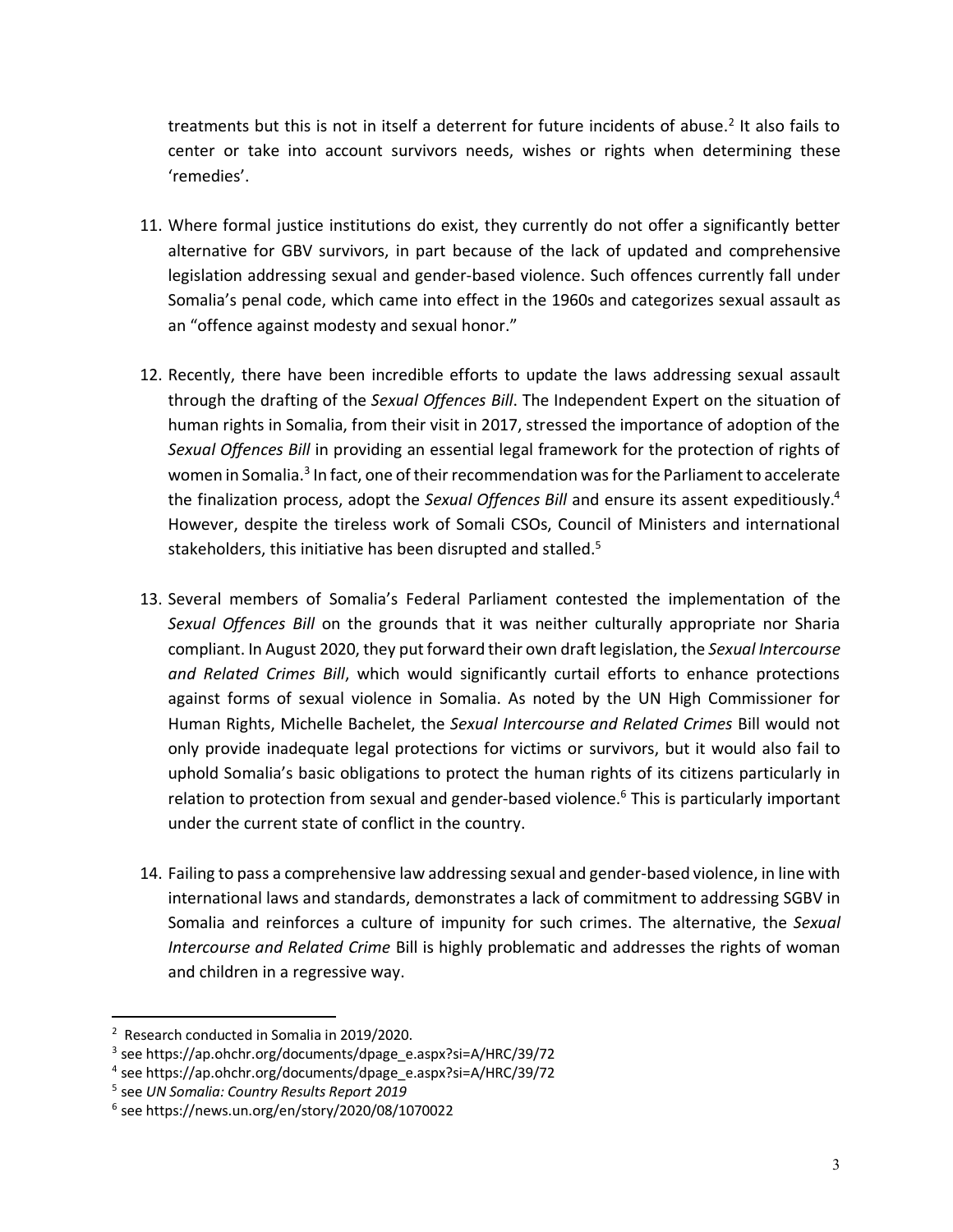- 15. The lack of comprehensive legal protections against gender-based violence fails to take into consideration UNSC 1325 which calls on member states to ensure that there are specific measures in place that address the protection of human rights of women and girls in both the police and judiciary.7
- 16. Under the current conflict, there have been an increasing number of rapes committed by youth gangs and unidentified men in uniform. Young girls are also being subjected to traditional practices at a higher rate, including early and forced marriages and female genital mutilation. Conflict-related factors, such as displacement and weakened judicial and health infrastructures makes it even tougher to find justice, protection or appropriate care.
- 17. The harmful practice of early and forced marriage and adversely affects the health, education and livelihoods of adolescent Somali girls. Girls who marry early are denied their childhood. Once married, these girls have little or no access to education and economic opportunities, and their families are more likely to live in poverty. Early and forced marriages also face a higher risk of experiencing dangerous, life-threatening complications in pregnancy, fistula, contracting HIV, suffering domestic, sexual violence and high rate of divorce.
- 18. Somalia does not have a minimum age for marriage. In August 2020, it was purposed through a bill to set the marriage age to puberty, essentially legalizing the marriage of girls as young as 10.<sup>8</sup> In the last UPR cycle, Somalia dismissed recommendations about abolishing early and forced/child marriage by enforcing a set age for marriage, by stating that the definition of 'early' is different in Somalia compared to international standards.
- 19. The Somali Government perpetuates gender inequality by failing to develop, implement, and enforce policies that prevent violence against women, forced marriages, and female genital mutilation. The Government makes promises of achieving and fulfilling human rights on the international stage, but continues to force regressive, outdated and oppressive laws and policies domestically, especially towards women. This practice of diplomacy only provides a false image of human rights in Somalia, and diminishes the work of national CSOs and human rights defenders.

# **Land Rights**

20. During the past UPR cycle, Somalia accepted the following recommendations:

 <sup>7</sup> see https://ap.ohchr.org/documents/dpage\_e.aspx?si=A/HRC/39/72

<sup>8</sup> see https://www.reuters.com/article/us-somalia-child-marriage-idUSKBN25G0VK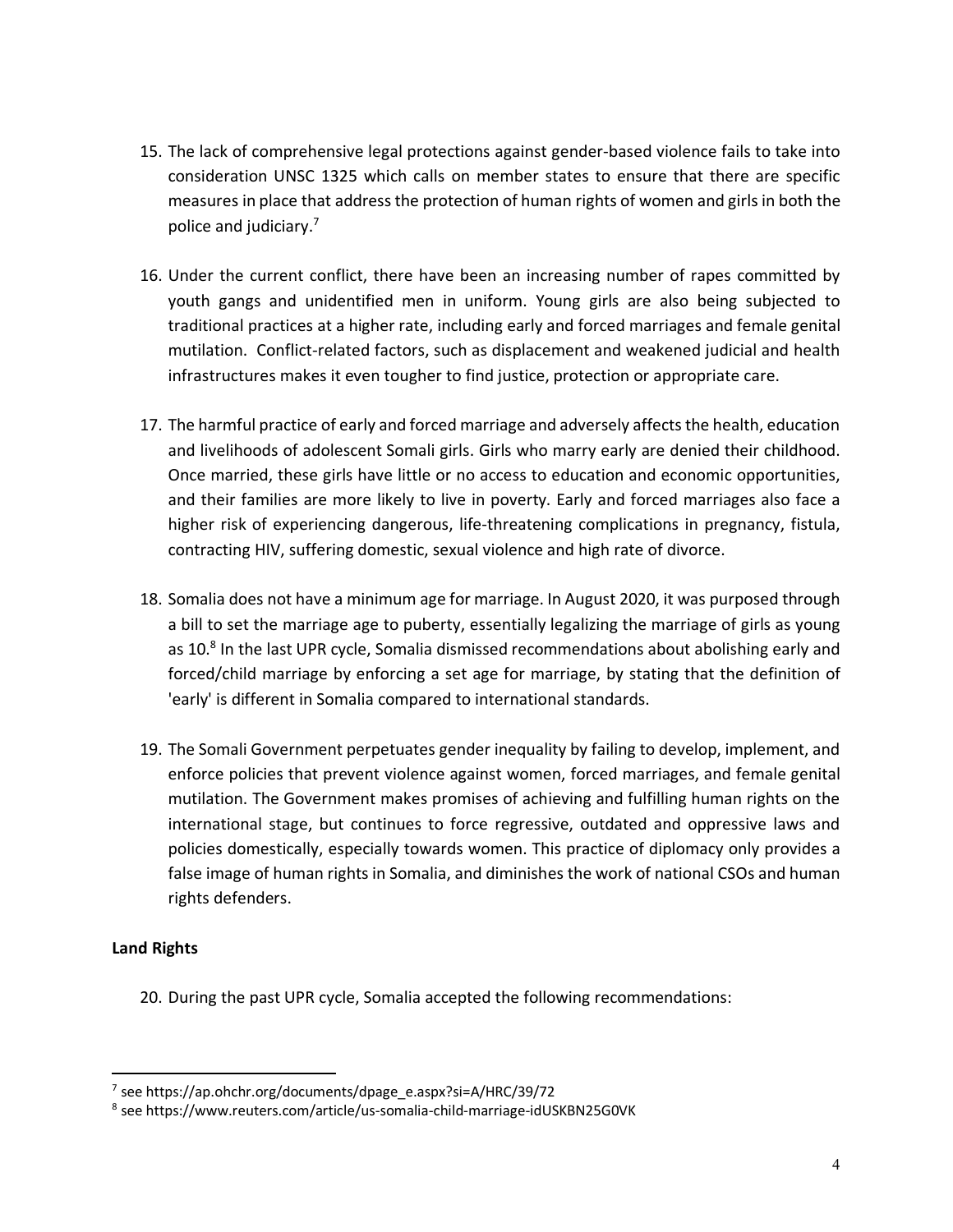- § Sign and ratify the CEDAW. (Austria; also, by Guatemala, Italy, Sweden and Uganda, Austria)
- Intensify its effort in the promotion and protection of the rights of women by, inter alia, ratifying the CEDAW, revising discriminatory legal provisions and effectively enforcing its law to fight against gender-based violence. (Thailand)
- 21. Somalia has yet to sign and ratify the CEDAW. In addition to the past UPR recommendations, the Independent Expert on the situation of human rights in Somalia has also recommended that Somalia should accede to the CEDAW.<sup>9</sup> This Convention affirms equal rights for men and women, and establishes an international bill of rights for women in all spheres of their life, including land ownership. Women's equal rights to land are grounded in other human rights instruments, including the Universal Declaration on Human Rights. The Working Group on discrimination against women in law and practice emphasized the importance of women's land rights in multiple reports, and highlighted that the lack of proper legislation continues to prevent women from owning and accessing land.10
- 22. The issue of land rights had been highlighted by civil society organizations in their submissions to the past cycles of the UPR, but it failed to generate a recommendation for Somalia. In the last cycle, the Summary prepared by the OHCHR noted that widows were often subjected to land-grabbing by male relatives or denied access to land all together if they had no children.<sup>11</sup> Extensive field research in Somalia in 2019 found that this practice continues, particularly in Baidoa and Mogadishu. Although the Somali Constitution states that land should be held, used and managed equitably, land cases are mainly arbitrated through xeer, which can leave women at a disadvantage.<sup>12</sup> As the 2019 OECD Social Institutions and Gender Index for Somalia notes, xeer does not view women as independent members of the community, but rather as the jurisdiction of a male relative. $^{13}$
- 23. During interviews in Somalia in 2019, women and elders from minority groups noted that corruption in the formal courts, where they exist, creates a significant challenge in preventing forms of land grabbing. Property values in urban areas continue to rise, as does conflict over land ownership as individuals returning from abroad have found that their land has been appropriated by others or have tried to assert ownership over land that is occupied. The lack of land registries and an absence of land ownership laws further exacerbate these issues, and

<sup>&</sup>lt;sup>9</sup> see https://ap.ohchr.org/documents/dpage\_e.aspx?si=A/HRC/39/72

<sup>10</sup> see https://www.ohchr.org/Documents/Issues/Women/WRGS/Womenslandright.docx

<sup>&</sup>lt;sup>11</sup> see https://ap.ohchr.org/documents/dpage\_e.aspx?si=A/HRC/39/72<br><sup>12</sup> see http://hrlibrary.umn.edu/research/Somalia-Constitution2012.pdf article 43

<sup>13</sup> see https://www.genderindex.org/wp-content/uploads/files/datasheets/2019/SO.pdf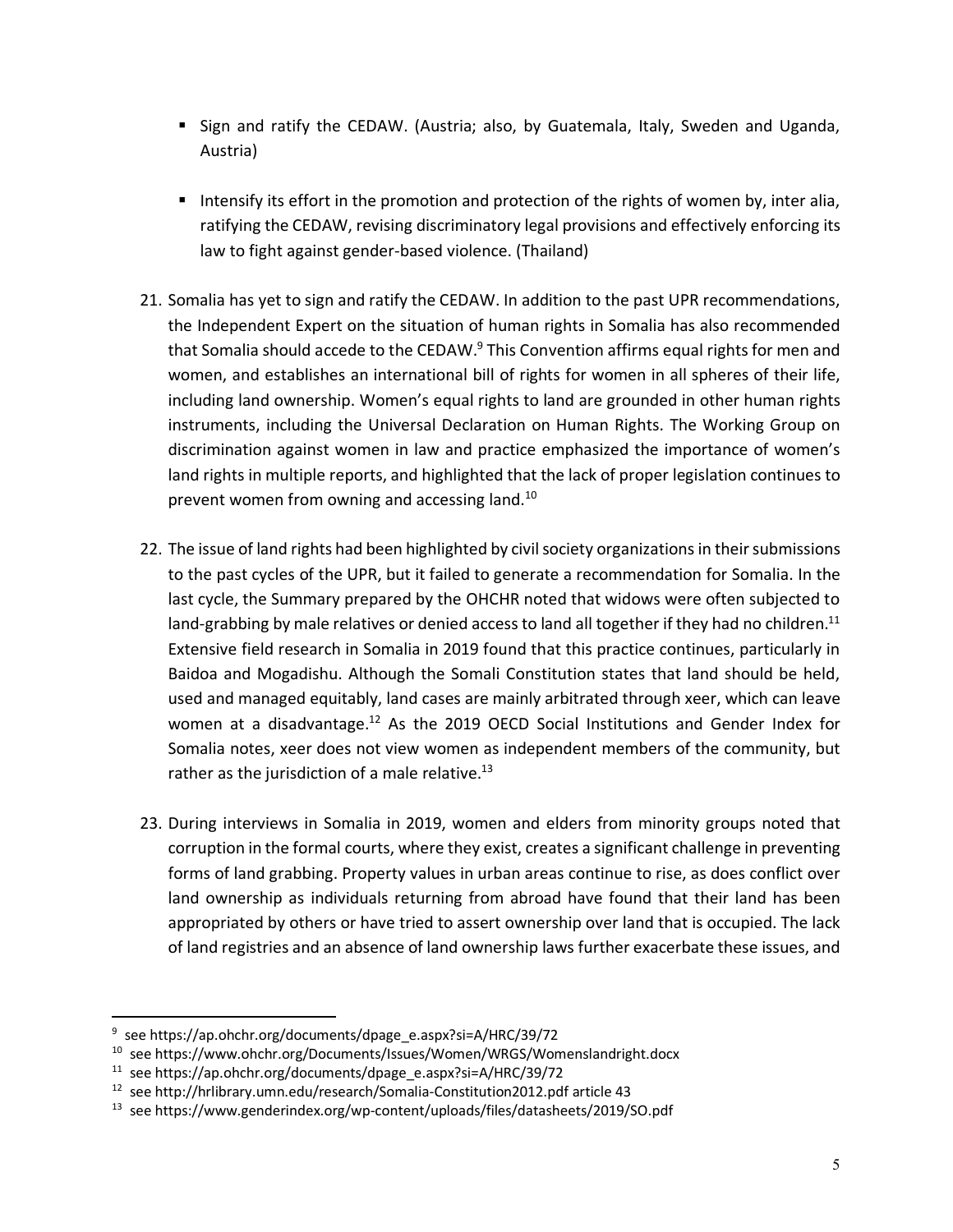leave less powerful groups vulnerable to expropriation. Even when a judge upholds the rights of such groups, there is often no way to enforce these decisions.

### **Access to Justice**

- 24. Somalia accepted the following recommendations in the past UPR cycle:
	- § Improve access to justice for victims of sexual violence, particularly in rural areas. (Luxembourg)
	- Adopt measures, including appropriate legislation, to prevent, penalize and eliminate all forms of violence against women, end impunity for sexual violence and ensure access to justice. (Lithuania)
	- Take concrete measures to ensure the implementation of the action plan for the human rights roadmap and to ensure all its citizens have access to an independent and competent legal aid system. (Afghanistan)
- 25. Although laws around gender equality and women's rights in Somalia have advanced in the past years, there are important gaps that need addressing to effectively guarantee and protect women's rights. The Somali legal system is pluralist and consists of three main sources of law: customary, Sharia and statute laws. The majority of cases are dealt with through the customary and Sharia legal systems.
- 26. Women, poor people, IDPs and survivors of SGBV, continue to face obstacles in accessing justice. The process of accessing formal judicial system is challenging as state-actors can be persuaded to disregard cases through 'influence' from perpetrators. Further, formal processes are time-consuming and costly. There is also a lack of oversight bodies, and therefore a lack of transparency and accountability. According to the provisional Constitution all citizens are equal in front of law – however, that is completely false in practice.
- 27. Access to justice ensures that rule of law is enforced, by allowing individuals to seek justice and redress their infringed right. It is a human right, which is capable of combating poverty, whilst also preventing and resolving issues. Rule of law also entails fairness in application of law and legal certainty, which promotes social development and security. It protects the citizens from arbitrary abuse, and encourages them to seek justice when they have been erred. This is undoubtedly a catalytic mechanism for reducing poverty and inequality, and promotes fairness in society.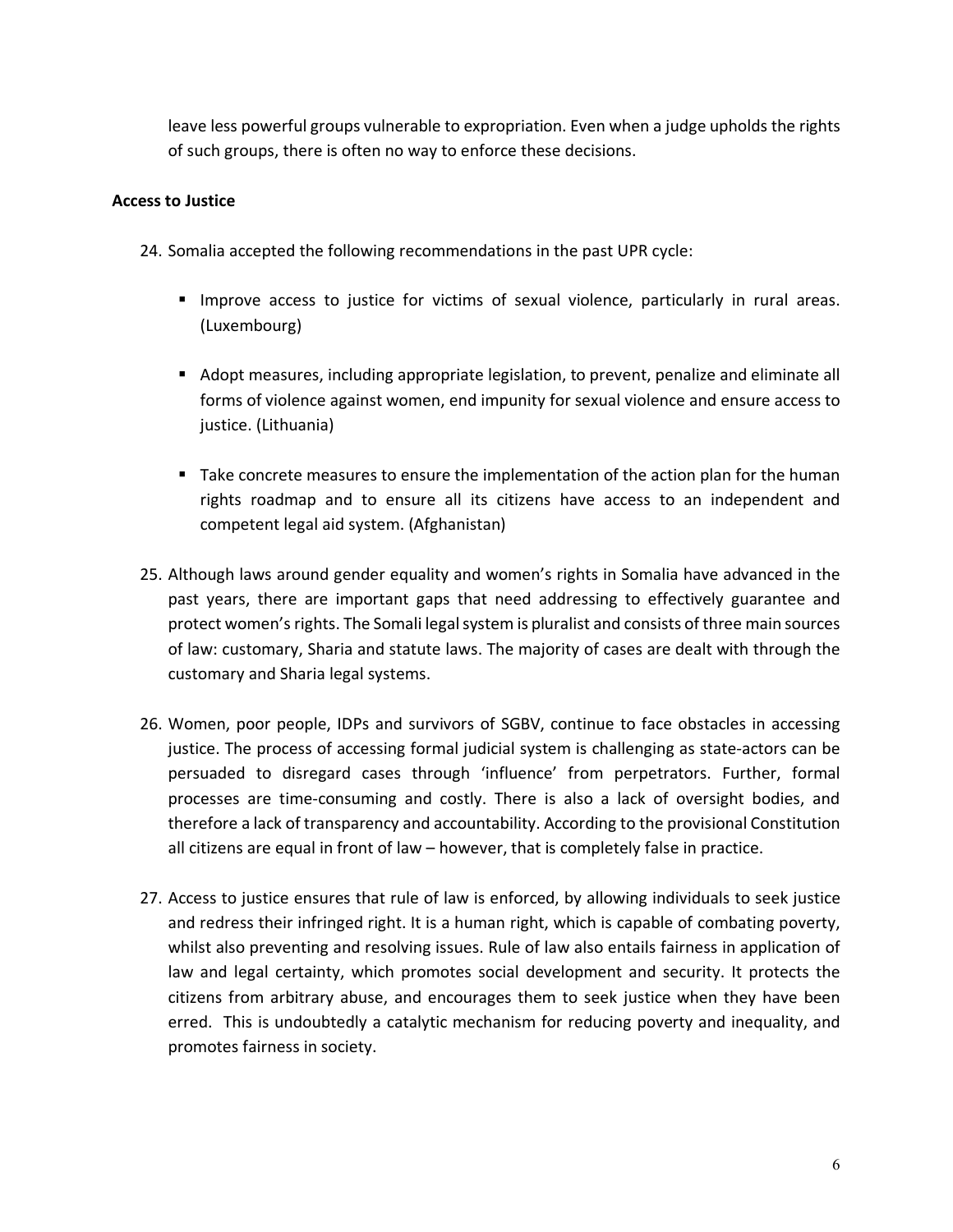- 28. Somalia is currently experiencing a wave of human rights infringement along with politically motivated crimes. These include rape, violence, torture, kidnappings, arbitrary arrest, FGM, etc. More often than not, people are denied access to fair trial, and are deprived from freedom of speech and press. Abusers are never prosecuted or punished, which negates the concepts of 'equal before the law.'
- 29. High concern reported and raised about the legal proceedings, application of laws, the capacity of judges, prosecutors and police investigators, the effectiveness of the judiciary, and customary law interventions in the cases.
- 30. The formal justice system in Somalia remains fragile and most Somali people prefer traditional mechanisms to resolve conflicts in their communities due to their physical accessibility, low cost and legitimacy in the eyes of local participants. However, the informal justice systems reinforce forms of discrimination and supports practices that do not comply with national laws and international human rights standards.
- 31. Human rights, particularly women's rights, continue to suffer due to a lack of an adequate legal framework and the absence of strong law and order and justice institutions.

# **Recommendations**

- 1. The Federal Government should pass an updated and comprehensive law addressing sexual and gender-based violence that is survivor-centric, human rights based, and in line with international laws and standards, <sup>14</sup> similar to the *Sexual Offences Bill.*
- 2. Urgently address sexual and gender-based violence by undertaking rights-based, survivorcentered actions that align with international norms and standards, including, by:
	- Urgently adopting a comprehensive national action plan;
	- Ensuring access to independent and competent legal aid system;
	- Allocating resources to judicial, health and social services;
	- Investigating and prosecuting all cases of SGBV; and
	- Providing appropriate reparations, restitution and rehabilitation.
- 3. Ensure the participation of women human rights defenders, civil society organizations, survivors and rights holders when designing and implementing legislation and policies on gender equality.

 $14$  Such a law exists in the Puntland region of Somalia and is considered to be Sharia compliant.